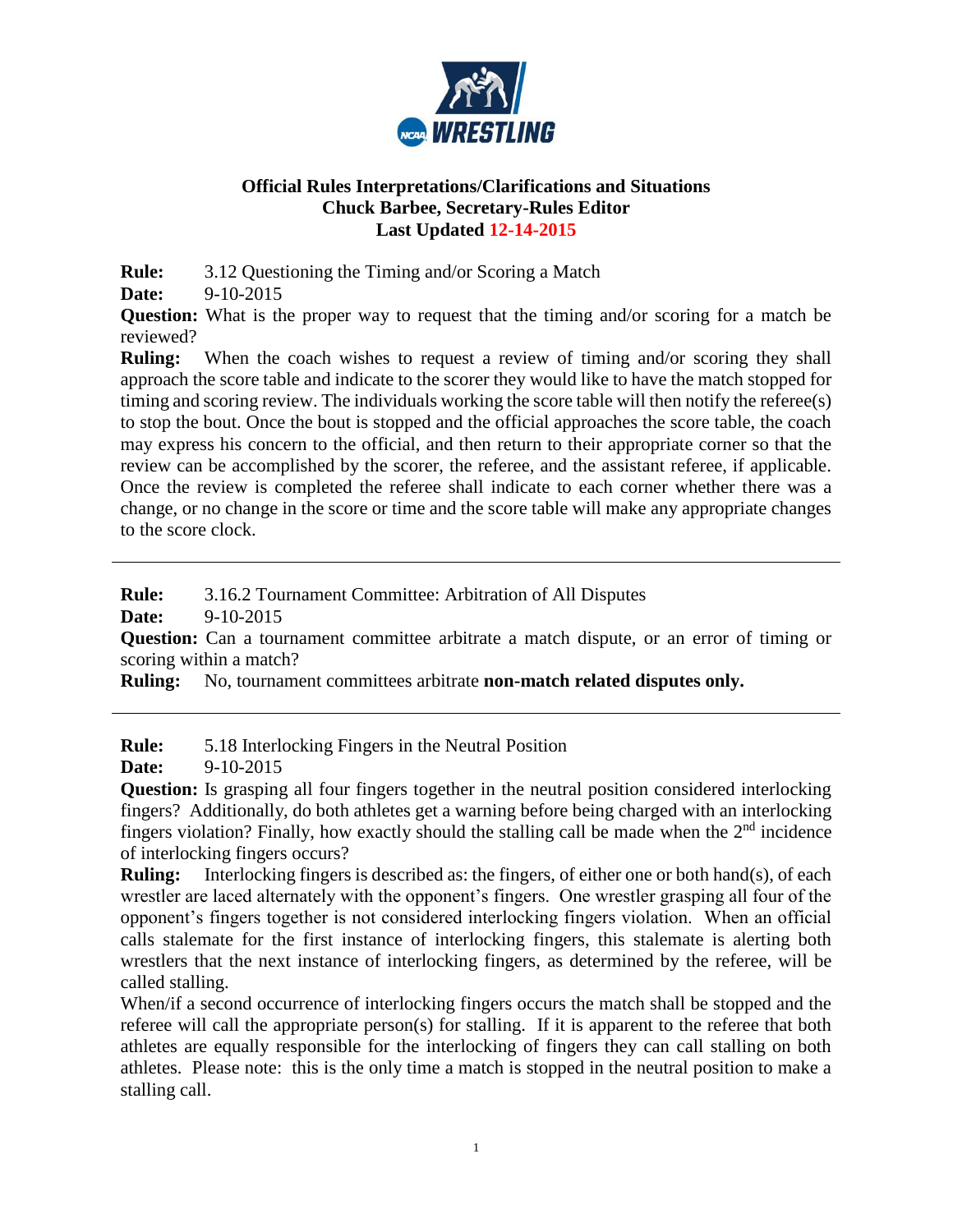**Rule**: 5.9.2 (a) (b) & (c); Rule 5.9.2.2; Rules 5.9.2.5 neutral position stalling **Date:** 9-10-2015

**Descriptor:** Rule 5.9.2 states the following: Each wrestler must attempt to work toward the center of the mat and continue wrestling in an attempt to secure a takedown, regardless of the time or score of the match. When wrestling is stopped in the neutral position for going out of bounds, one of the following three calls shall be made: a) stalling on one or both wrestlers for leaving the wrestling area; b) stalling for pushing or pulling the opponent out of bounds; or c) wrestling action is taking place.

The following official interpretation/clarifications shall be used to support all of the noted rules in this memo and any additional supporting rules not mentioned but determined applicable.

# 5.9.2(a) & associated Rule 5.9.2.2 neutral stalling

a) stalling on one or both wrestlers for leaving the wrestling area;

**Ruling:** If wrestler A is pursuing wrestler B to compete, and wrestler B backs out of bounds with minimal to no effort to circle back into the competition area, wrestler B is considered stalling. The threshold of minimal to no effort applies in all standing neutral wrestling situations, regardless of the hold or lack of a hold one wrestler has on another; any wrestler on the out of bounds line must make substantial effort to circle back into the competition area. If both wrestlers are straddling the out of bounds line and they go out of bounds simultaneously, then they are equally responsible for not circling back into the competition area and they will both be called for out of bounds neutral stalling.

The neutral position stalling criteria applies immediately after the referee awards an escape point. However, an escape that is awarded as a loss of control call after the wrestlers have gone out of bounds will not warrant a stalling call.

# 5.9.2(b) & associated Rule 5.9.2.5 neutral stalling

b) stalling for pushing or pulling the opponent out of bounds;

**Ruling:** If wrestler A is on or near the out of bounds line and actively trying to circle into the competition area, is met by, his opponent, wrestler B, who is pushing, simply to impede, inhibit or block his wrestler A's attempts to circle in bounds; and this action results in an out of bounds call, then this is considered out of bounds stalling by pushing on opponent (B).

Out of bounds stalling by pushing can occur in any wrestling hold or position in which the athletes are in the standing neutral position.

Pulling an opponent out of bounds to avoid being scored on, and/or to unnecessarily force a restart. Out of bounds stalling by pulling can occur in any wrestling hold or position in which the athletes are in the standing neutral position. Additionally, Rule 5.9.2.3 shall be called using this interpretation.

## 5.9.2(c) Neutral stalling

c) wrestling action is taking place.

**Ruling:** Action calls will be indicated when there is aggressive wrestling by both athletes with the out of bounds line playing little to no role in the wrestler's actions or decisions. Aggressive wrestling is characterized by athletes that are actively executing a wrestling maneuver, or working aggressively to score or not be scored on.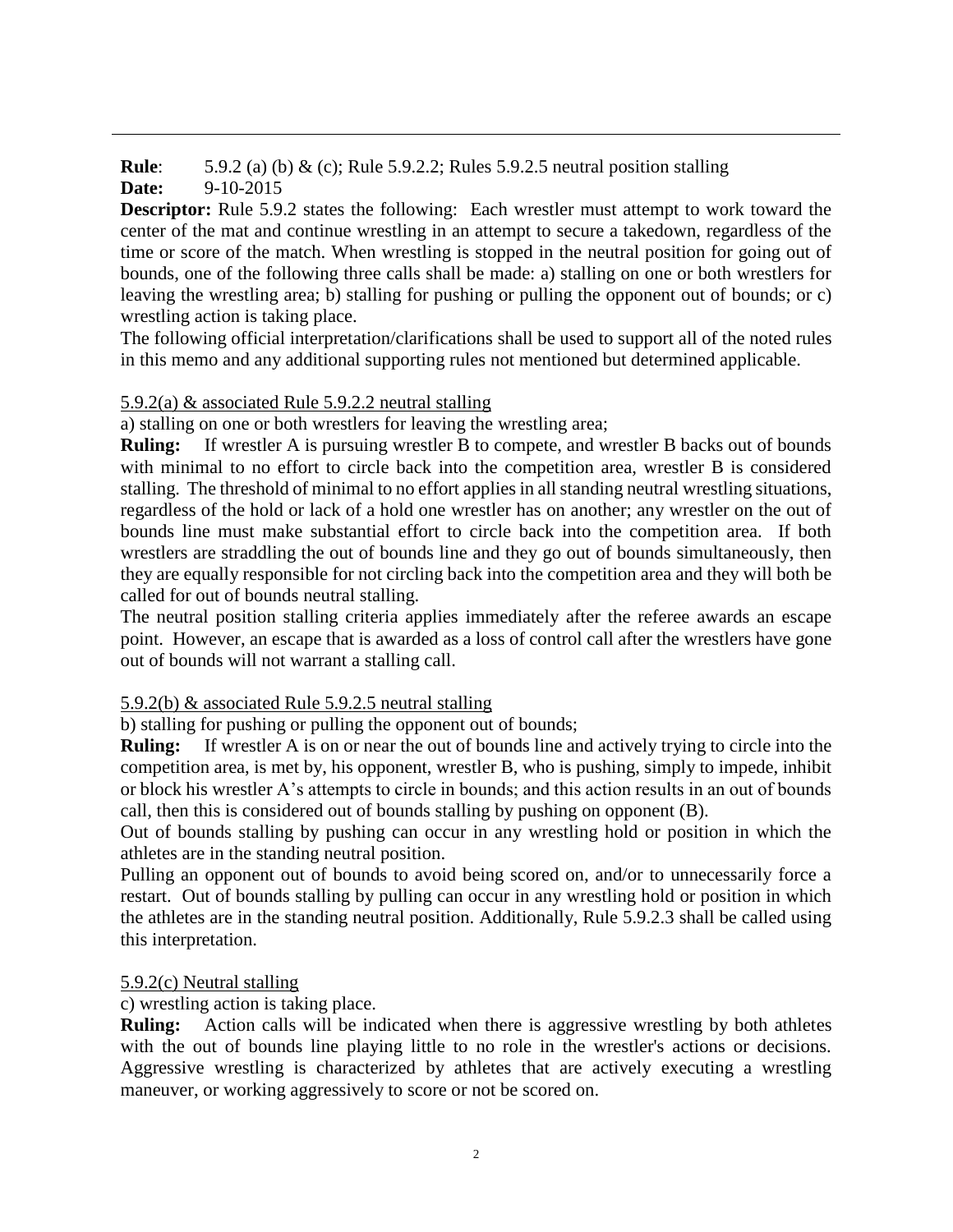**Rule**: 5.9.3.a and Rule 5 WI Situation #1 drop down rule

**Date:** 9-10-2015

**Ruling:** The following interpretation is added to the above noted rule and interpretation: If the offensive wrestler drops down below the buttocks and lifts the defensive wrestlers leg up to the standing position but the defensive wrestler does not come up to the standing position with him, the count will continue.

Additionally, the drape ride, where the wrestler holds the ankle and a cross face in order to work towards securing a cradle or other pinning/turning move is allowable, as is the continued use of the cross-body ride and securing the ankle to break the person down and/or setup turning and/or pinning holds from this offensive position.

**Rule:** 5.9.3.b waist and lower leg rides

**Date:** 9-10-2015

**Question:** When using the waist and ankle ride, can the offensive wrestler continue to hang onto the ankle once the defensive wrestler is broken down to the mat?

**Ruling:** Unless the offensive wrestler is using the lower leg to immediately execute a pinning or turning combination, the offensive wrestler must release the hold after breaking the defensive wrestler down to the mat.

**Rule:** 5.9.3.b waist and lower leg rides

**Date:** 9-10-2015

**Ruling:** The following interpretation is added to the above noted rule:

When utilizing wrestling techniques, such as a drape ride or a cross body ride where the athlete is grasping the ankle but the top hand is near the neck or in a cross face position, the five count is not required. In these two special situations, officials can still, if deemed appropriate, utilize existing stalling rules to call the offensive wrestler for stalling, but no verbal and visual count should occur. Additionally, if the offensive wrestler has one arm around the waist and the other arm through the crotch of the defensive wrestler, and has a clear grasp on the defensive wrestler's wrist (ball and chain type technique) this should not be considered a situation in which a mandatory count is required. Please keep in mind, in this position the offensive wrestler **must** have a hold of the wrist.

A wrestler may use the waist and ankle ride throughout a match, however, it is important to note that gaming the rule by releasing and immediately re-grasping after the count is stopped can result in an immediate stall call.

Additionally, neither a waist and ankle ride that turns into a drop-down position, or a drop-down position that turns into a waist and ankle ride require a restart of the referees verbal and visual five count.

**Rule:** 6.1.1 Unethical Timeouts **Date:** 9-10-2015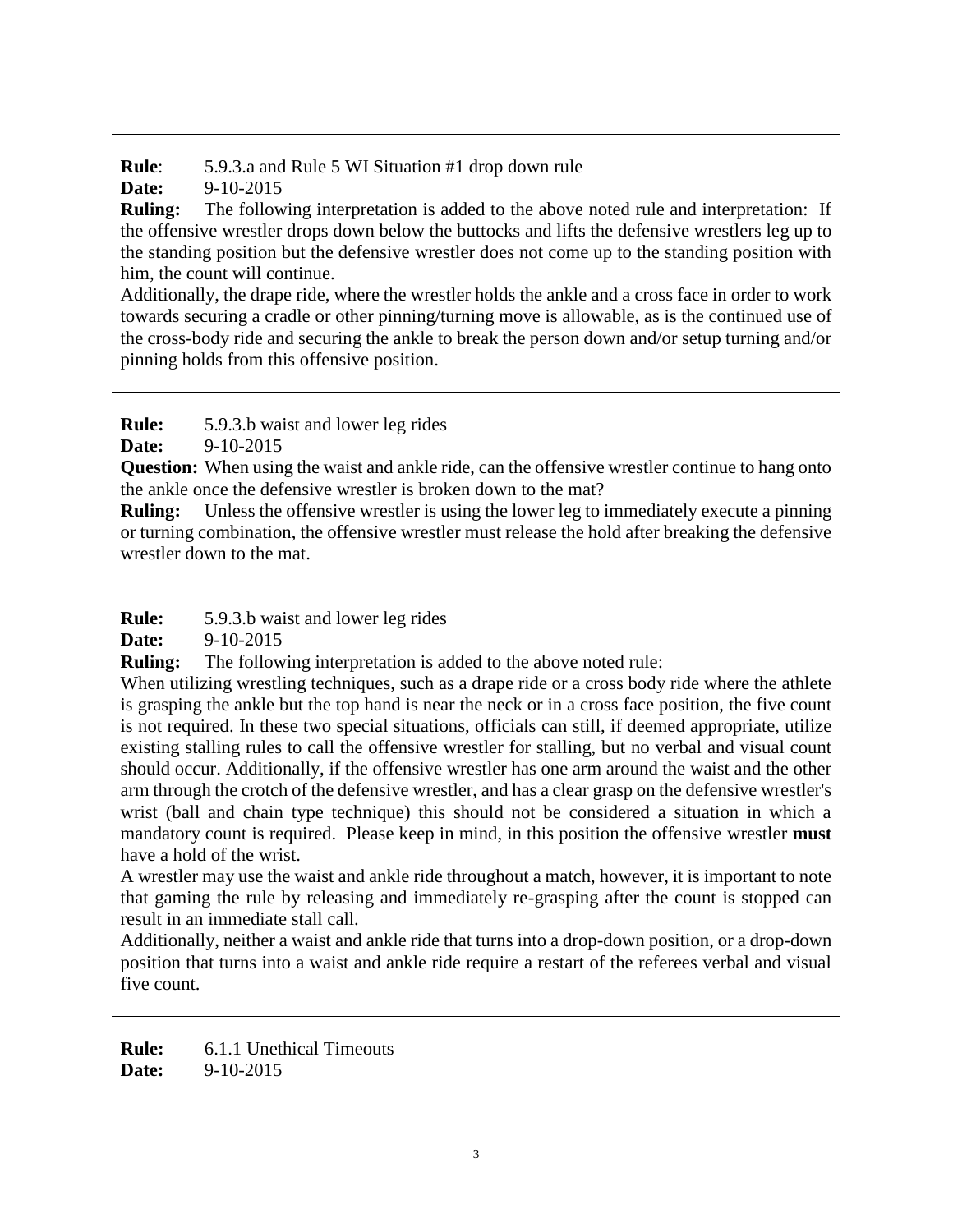**Question:** What happens when/if a coach continues to repeatedly call for a review of timing and/or scoring when there has obviously been no error made and the coach is simply trying to interrupt the match?

**Ruling:** A coach that, in the judgment of the official, repeatedly and unnecessarily stops the wrestling action to question timing and scoring, can be charged as requesting an unethical timeout and penalized with a control of mat area violation.

#### \_\_\_\_\_\_\_\_\_\_\_\_\_\_\_\_\_\_\_\_\_\_\_\_\_\_\_\_\_\_\_\_\_\_\_\_\_\_\_\_\_\_\_\_\_\_\_\_\_\_\_\_\_\_\_\_\_\_\_\_\_\_\_\_\_\_\_\_\_\_\_\_\_\_\_\_\_\_\_\_\_\_\_ Updates 10-21-2015

**Rule:** 6.1.2 Injury Timeouts **Date:** 10-21-2015

**Interpretation:** In addition to the primary interpretation posted on the homepage of the Center Mat website the following interpretation shall also apply: The referee shall not start injury time until medical personnel arrive at the mat of the injured athlete.

**Question:** What happens if a wrestler calls an injury timeout and then notifies the referee that he is OK to continue wrestling prior to any medical personnel arriving onto the mat? Will this wrestler be charged with a timeout and will any injury time be used?

\_\_\_\_\_\_\_\_\_\_\_\_\_\_\_\_\_\_\_\_\_\_\_\_\_\_\_\_\_\_\_\_\_\_\_\_\_\_\_\_\_\_\_\_\_\_\_\_\_\_\_\_\_\_\_\_\_\_\_\_\_\_\_\_\_\_\_\_\_\_\_\_\_\_\_\_

**Ruling:** In this instance, a wrestler will be charged with an injury timeout and the referee should advise the scorer to log 1 second of injury time used.

**Rule:** 6.1.5 Referee Timeout, Concussion Evaluation Timeouts **Date:** 10-21-2015

**Interpretation:** In addition to the original interpretation found on the homepage of the Center Mat website, the following interpretation applies: Only the referee or the medical personnel

are allowed to request the concussion evaluation timeout.

# 11-4-2015 Updates

\_\_\_\_\_\_\_\_\_\_\_\_\_\_\_\_\_\_\_\_\_\_\_\_\_\_\_\_\_\_\_\_\_\_\_\_\_\_\_\_\_\_\_\_\_\_\_\_\_\_\_\_\_\_\_\_\_\_\_\_\_\_\_\_\_\_\_\_\_\_\_\_\_\_\_

**Rule**: Rule 1.8 on page 11 Tournament Setup

**Question:** I have a quick question concerning Rule 1.8 and the placement of chairs in the corner of the mat for coaches and medical personnel. In the case where there is not two (2) coaches present in the corner, is it permissible for the credentialed medical person to sit in one of the front two (2) chairs? I understand that the medical person should not displace a coach but there are numerous episodes when a team has multiple individuals wrestling simultaneously on separate mats and there are not two (2) coaches per mat. In previous years, some officials have required the medical person to sit in the back chair even when they were the only one occupying the bench area. As I read the rule, I did not interpret it to mean that the medical person was REQUIRED to sit in the back chair only.

Interpretation: If during a tournament, the coaches corner is setup with a single chair placed behind the two coaches chairs, then the medical personnel shall sit in the back chair, if two coaches are present. However, if there is only one coach present then the medical personnel is allowed to two sit in one of the front chairs.

\_\_\_\_\_\_\_\_\_\_\_\_\_\_\_\_\_\_\_\_\_\_\_\_\_\_\_\_\_\_\_\_\_\_\_\_\_\_\_\_\_\_\_\_\_\_\_\_\_\_\_\_\_\_\_\_\_\_\_\_\_\_\_\_\_\_\_\_\_\_\_\_\_\_\_\_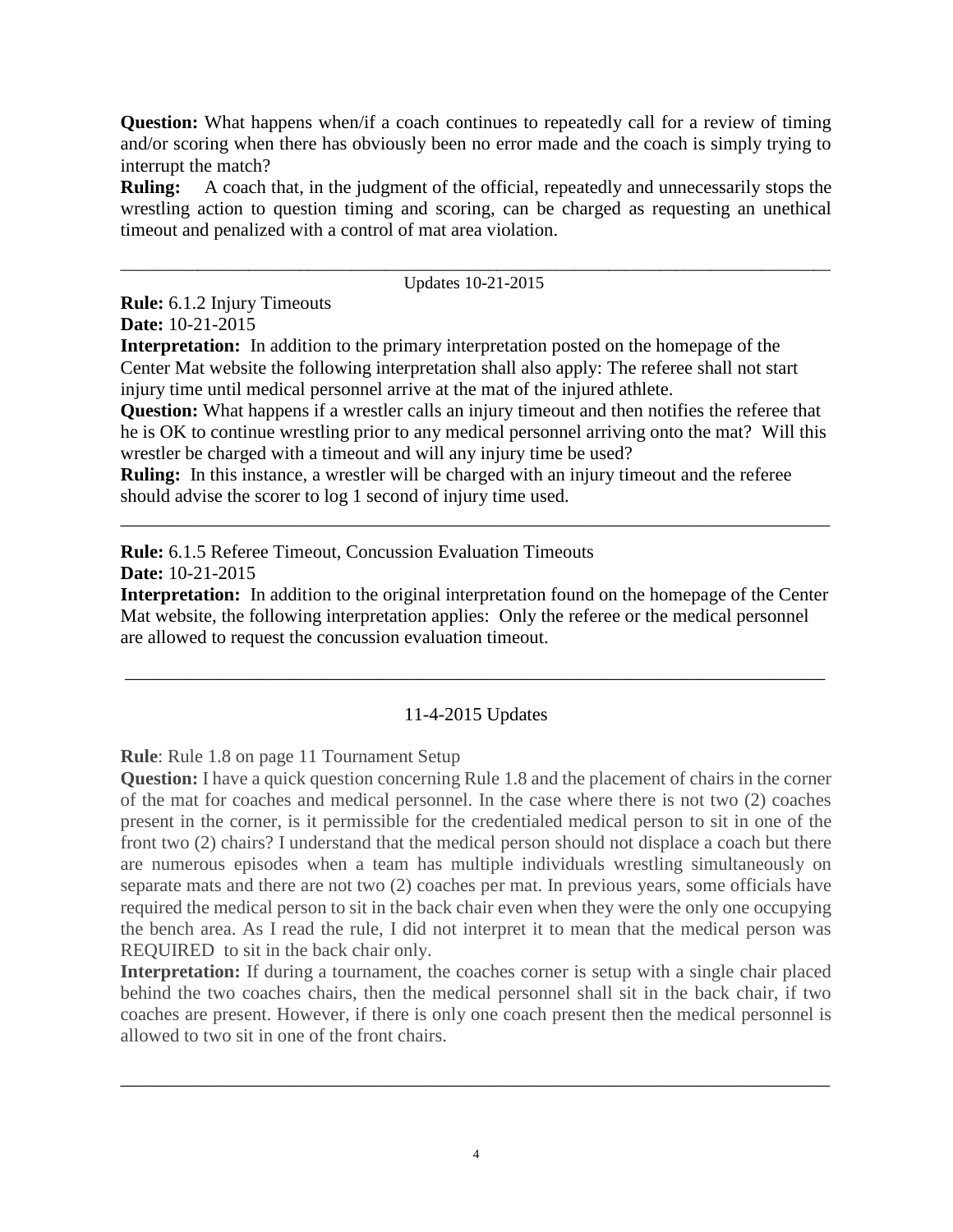#### **Rule**: Rule 5.9.2.6 Interlocking fingers

**Question:** If the referee sees interlocking fingers should he stop the match instantly to make the stalemate/warning call and/or the stalling call?

**Interpretation:** The referee is allowed to provide for a small amount of reaction time in calling interlocking fingers. If the wrestler's interlock fingers and then immediately work towards releasing this situation then the call can be held. However, if it is clear that one or both of the wrestlers is/are continually interlocking and releasing repeatedly, and/or they interlock fingers and hold that position beyond a reaction time period (as determined by the referee) then the referee should stop the match immediately and make the appropriate call. Referees should refer to guidance provided by Tim Shiels on what to look for with interlocking fingers, and some appropriate verbal cues to use in order to handle interlocking fingers during the match.

## **Rule:** 3.21 Video Review and the 5 count

**Question:** Red & Green wrestlers are in the 2nd :30 OT, Red is in control of Green. Red wrestler drops down on Green, referee does not start his count. 3 seconds later the Green wrestler escapes. Can the Red coach challenge that the referee did not start his count? If so, the escape would be nullified correct?

\_\_\_\_\_\_\_\_\_\_\_\_\_\_\_\_\_\_\_\_\_\_\_\_\_\_\_\_\_\_\_\_\_\_\_\_\_\_\_\_\_\_\_\_\_\_\_\_\_\_\_\_\_\_\_\_\_\_\_\_\_\_\_\_\_\_\_\_\_\_\_\_\_\_\_\_

**Answer:** Yes, the red coach can challenge this call. The official would need to be certain that there was enough time remaining on the clock so that had the count been started properly it would/could have resulted in a 5th count, which would have stopped the match to issue the stall warning. If per the video review, there was sufficient time to achieve the 5th count then this is basis for overturning the call, nullifying the escape point and re wrestling that portion of the match. If on the other hand for example, there were only 4 seconds on the clock at the point of the drop down, then this would indicate no substantive error occurred on the part of the official. The lack of a count in and of itself would not warrant a reversal of this call because even if the count had begun, there was not enough time to reach a 5th count and the escape would stand.

**Rule:** 2.6 and 5.9.3.a.b.c takedowns and the drop down rules

**Question:** Another situation was also from a takedown award. Wrestler A was awarded a takedown and moved into a hand-turk situation (bottom leg cradle) but the official began the 5 second count immediately and hit Wrestler A with a stall call after reaching 5. My opinion is that Wrestler A should be able to transition to this effective near fall opportunity and not have a count against him. A question about this would be if in the referee's position, the top wrestler used a far ankle/far knee breakdown (which would start the 5 second count) and then, after breaking his opponent to a hip, would be allowed to transition to a hand-turk situation for a turning opportunity?

\_\_\_\_\_\_\_\_\_\_\_\_\_\_\_\_\_\_\_\_\_\_\_\_\_\_\_\_\_\_\_\_\_\_\_\_\_\_\_\_\_\_\_\_\_\_\_\_\_\_\_\_\_\_\_\_\_\_\_\_\_\_\_\_\_\_\_\_\_\_\_\_\_\_\_\_

**Answer:** The hand-turk, or bottom leg cradle situation is not a position in which the 5 count should be utilized. Referees should allow this action to continue and if it becomes apparent that the wrestler is using the technique as a stalling tactic then the wrestler should be called for stalling using existing rules. To answer specifically your second question, once the wrestler has transitioned from the waist and ankle ride to the bottom leg hand-turk position the count would stop.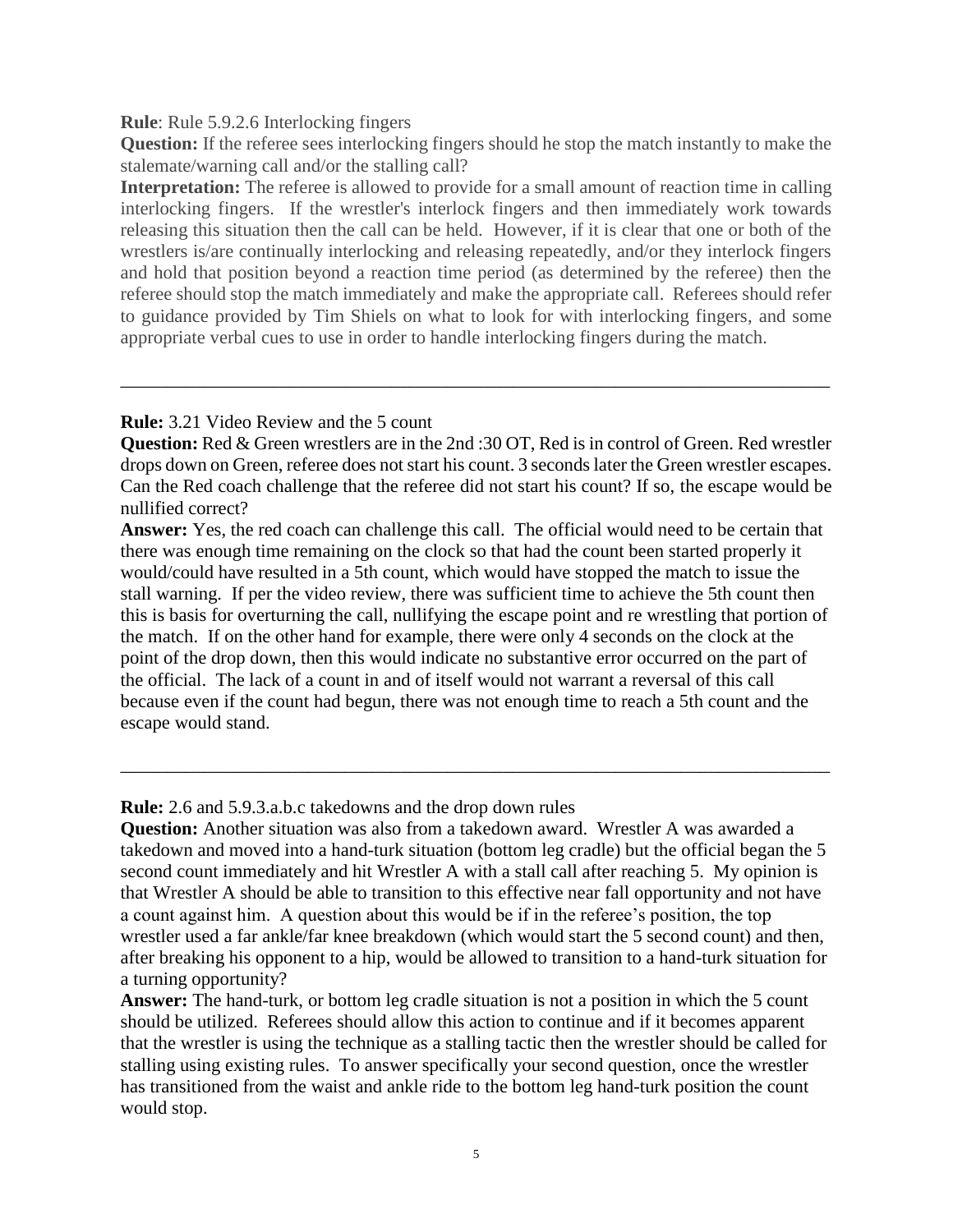**Rule:** 2.6 takedowns

**Question:** Neutral position, green shoots in on an outside single, red counters with a deep whizzer. Somehow green is able to walk his hips behind red & put in the far side boot. Red still has the deep whizzer. No action can be taken by either wrestler. Is green awarded the takedown?

\_\_\_\_\_\_\_\_\_\_\_\_\_\_\_\_\_\_\_\_\_\_\_\_\_\_\_\_\_\_\_\_\_\_\_\_\_\_\_\_\_\_\_\_\_\_\_\_\_\_\_\_\_\_\_\_\_\_\_\_\_\_\_\_\_\_\_\_\_\_\_\_\_\_\_\_

**Answer:** in order for this to be considered a takedown, two things must occur: 1) the leg must be in; 2) the wrestler with the leg in, must be able to advance his leg – side arm, off of the lower leg and up to at least the waist level of the athlete being taken down. If he can satisfy both of those criteria he should be awarded the takedown regardless of whether the other athlete has, or does not still have the whizzer. Both hands remaining on a single leg, and a leg in would not constitute a takedown.

### Updated 11-19-2015

**Rule:** 5.9.2.3 Stalling when kicking out from a lower leg hold

**Question:** When in the neutral position if a wrestler kicks out of a low leg hold and goes beyond the OB cylinder he is to be called for stalling. But what if he is already outside of the cylinder when he gets into the lower leg hold and then kicks out? Some say to call the stall, but the rule states "going out of the wrestling area".

Please note, this interpretation supersedes any previous interpretations on rule 5.9.2.3. With consideration for the new neutral stalling rules, this new interpretation should be immediately applied when calling situations related to wrestlers kicking out from a lower leg hold in the neutral position.

## **The current rule states:**

*Rule: 5.9.2.3 A wrestler shall be called for stalling if kicking out from a lower leg hold when this action results in the defending wrestler going out of the wrestling area.*

The phrase going out of the wrestling area is formally interpreted as **"an out of bounds call being made by the referee."** When applying this rule in a match, the rulebook and my interpretation could then be read in this manner:

A wrestler shall be called for stalling if kicking out from a lower leg hold when the action results in an out of bounds call being made by the referee.

Knowing this, a wrestler who kicks out of a lower leg hold should not be called for stalling unless his actions results in an out of bounds call being made by the referee.

**Rationale:** as we know, one wrestler can be completely outside the wrestling cylinder but wrestling action can still be taking place, since the other wrestler is still within this cylinder. An inbounds leg attack, or a defense to a leg attack is all viable action up until the point in which an out of bounds call is made by the referee. In the case of rule 5.9.2.3, the point in which the attack